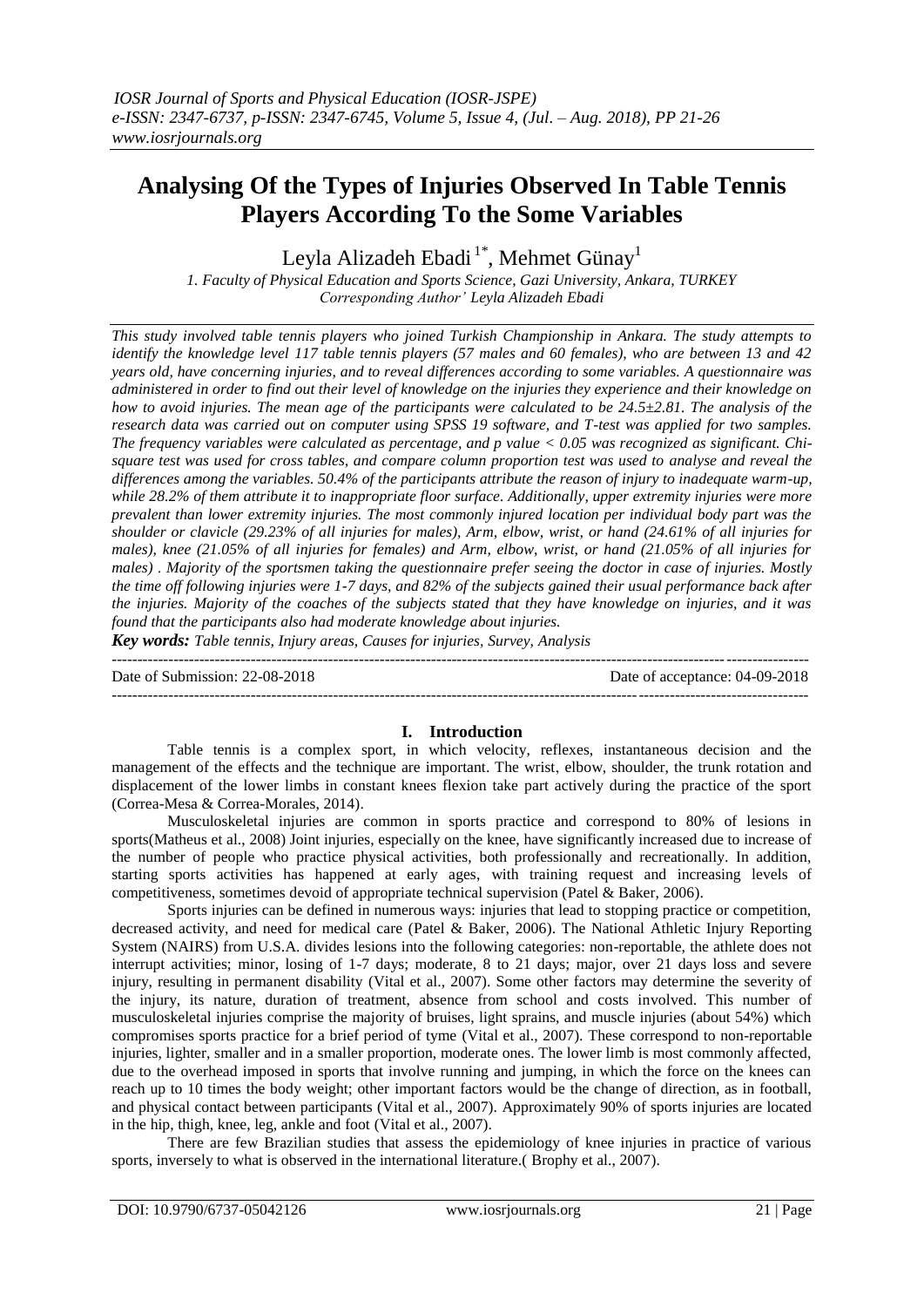The aerobic and anaerobic requirements of racquet sports, combined with the variety of strokes, result in a unique profile of injuries (Pluim et al, 2006). In addition, racquet sports entails high aerobic and anaerobic demands, with repetitive stresses through a variety of strokes and movements (Elliott, 2006; Perkins & Davis, 2006). As a result, racquet sports players are susceptible to a range of injuries including chronic overuse conditions and acute traumatic injuries. Unlike other sports, racquet sports matches are not limited in duration by a predetermined length of play, and matches can often last several hours (Kovacs, 2006). In addition, racquet sports entails high aerobic and anaerobic demands, with repetitive stresses through a variety of strokes and movements (Elliott, 2006; Perkins, 2006). As a result, racquet sports players are susceptible to a range of injuries including chronic overuse conditions and acute traumatic injuries (Elliott, 2006; Perkins, 2006).

Participation in racquet sports, especially at elite levels, places players at risk for musculoskeletal injury (Abrams et al., 2012). There has been a wide variation in the overall reported incidence and prevalence of injury in racquet sports as there have been differences in the definition of injury, study populations, methods of data collection, and duration and/or frequency of follow-up between investigations (Abrams et al., 2012).

As methodologies and populations have varied between studies, the exact incidence and prevalence of injuries caused by racquet sports have been difficult to determine. In high-level players under 18 years of age, injury rates have been estimated to be anywhere from 2 to 20 injuries per 1000 h of racquet sports played (Abrams et al., 2012). Pluim et al, in a comprehensive meta-analysis across all player levels, reported racquet sports-injury incidence as ranging from 0.04 to 0.3 injuries per 1000 h played. Some of the variation in these statistics invariably are the result of different definitions of injury used in the investigations. For example, in studies which defined racquet sports injuries as those requiring a trip to the emergency room, the rate of injury from racquet sports participation was extremely low (Finch et al., 1998). Other investigations, which have had more liberal definitions of injury to include any injury for which the player seeks medical assistance or treatment, have reported higher rates of injury (Silva et al., 2003).

Though the consensus statement on the epidemiological reporting of racquet sports injuries recommends the use of 1000 match hours as the reporting frequency, match durations are not always readily available for previous matches, and therefore, there is a variety of injury frequencies reported in the literature making direct comparisons difficult. Using data on minutes played for all professional racquet sports events from the Association of Tennis Professionals (ATP) and Women's Tennis Association (WTA) between 2011 and 2016, Gescheit et al. found that games played was more strongly correlated to minutes played than sets or matches (Gescheit et al., 2017). Using this methodology, the authors examined injury data from the Australian Open Grand Slam through the same time period, and found injury rates of 201.7 injuries per 10000 game exposures for women, and 148.6 for men. In addition, they noted significant differences in the injury distribution between men and women, with the shoulder, foot, wrist, and knee being the most commonly injured sites among women, and knee, ankle, and thigh injuries being the most prevalent in men (Gescheit et al., 2017). Interestingly, through the study periods from 2011 to 2016 the authors noted an increasing rate of upper extremity injuries in both men and women over time. There is also value in determining injury prevalence among players followed prospectively through time. In a prospective study of 58 NCAA tennis players through an entire season, Colberg et al. found an overall incidence of acute injuries of 1.1injuries per 1000 playing hours of match play (Colberg et al., 2015).

However, 67% of players had at least one musculoskeletal condition during the season. With further sub-analysis, the authors also found that all injuries sustained during match play were acute in nature, while 69.6% of injuries sustained during training were gradual onset. 27.6% of players had at least one chronic condition during the season (Colberg et al., 2015).

With increasing participation rates at even younger ages, it is important to monitor injury rates among junior racquet sports players as well. Pluim et al. prospectively followed a cohort of 73 elite junior racquet sports players (ages 11-14 years) in the Dutch national high-performance program for 32 weeks (Pluim et al., 2016). Players averaged 9.1 h of practice and 2.2 h of match play per week. The authors found that a total of 187 health problems were reported by 67 of the players, with an average weekly prevalence of any health problem of 21.3%. Overuse injury was the most common health problem, (47%) followed by medical illness (36%), the most common being respiratory tract and gastrointestinal infection, and acute injuries (13%). The incidence of acute injuries was 1.2 injuries per 1000 h of racquet sports, which is in line with the previous literature. Considering the data in it's entirely, however, about one in eight players were playing with pain every week, which is an area of concern given this cohort of school-age children (Ellenbecker et al., 2018).

Table tennis is a racquet sport which requires players to adopt the semi-flexed knee position up to 90 degrees or more for sustained periods of time along with abrupt asymmetrical torsional trunk movements. Such movements subject the knee to excessive rotational torques due to the fixed position of the lower limb on the ground especially during forehand and backhand loop serves (Kondric et al., 2008). Similarly, the execution of rapid lateral and anterior-posterior excursion movements of the lower limb during forehand and back hand strokes in order to gain control of the ball along with high bilateral jumping exposes manoeuvres expose the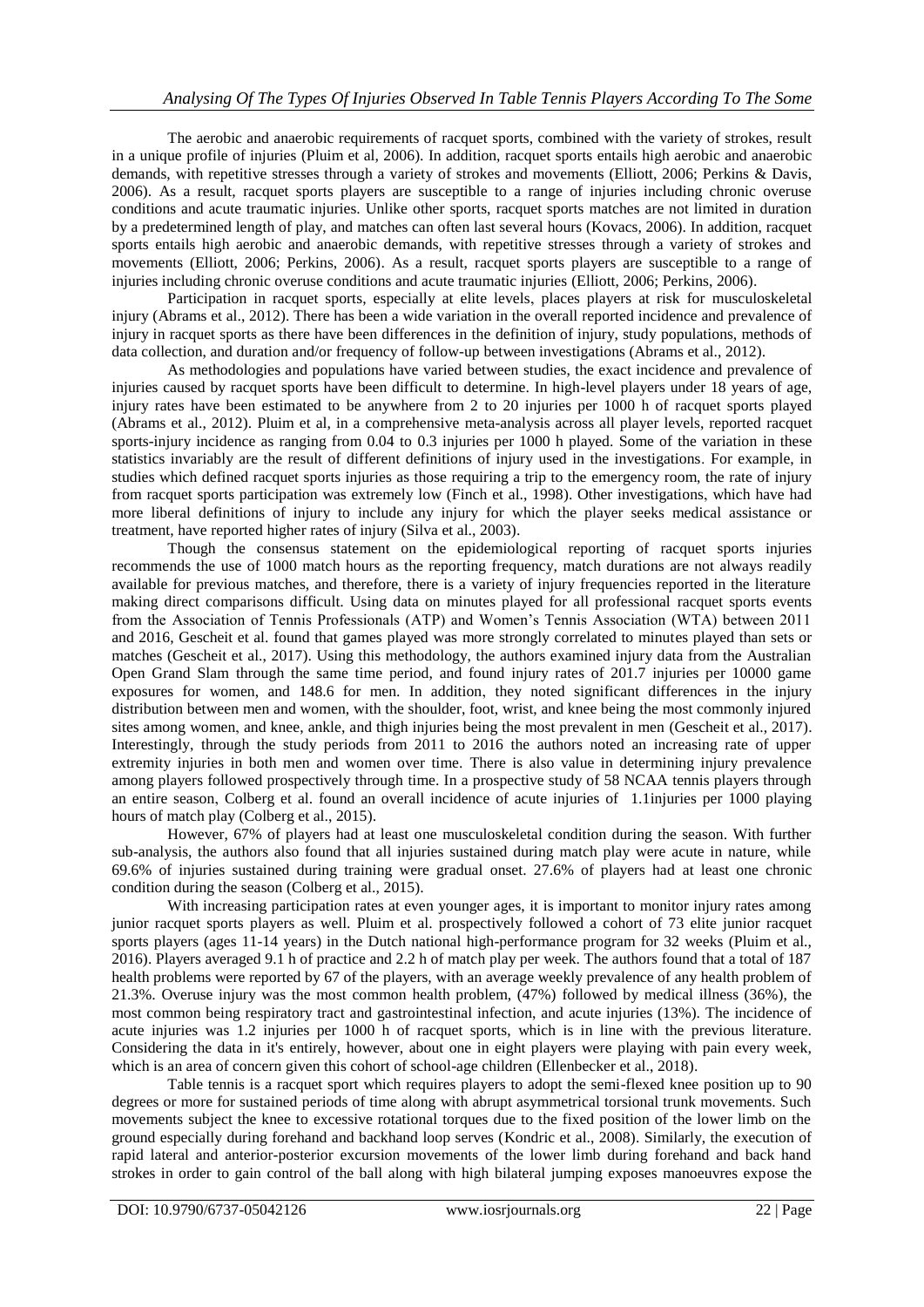knee joints to extreme loading conditions. The cumulative loading on the knee predisposes the table tennis player to overuse conditions such as jumper knee (Kondric et al., 2008).

## **II. Materials And Methods**

In the present cross-sectional study, 117 table tennis players (57 males and 60 females), who are between 13 and 42 years old, have concerning injuries, and to reveal differences according to some variables. A questionnaire was administered in order to find out their level of knowledge on the injuries they experience and their knowledge on how to avoid injuries. The mean age of the participants were calculated to be  $24.5 \pm 2.81$ . All collegiate tennis players that were currently registered members of each institution that agreed to participate were then contacted and provided a consent form explaining the risks and benefits of the study. outcome measurements were the following: demographic information (age, gender, height, weight, dominant hand, type of forehand and backhand), conditions in which the injury occurred (including competitive vs training setting, playing format, court surface, time exposure, nature of the injury, cause of injury), racquet specifications (racquet weight, racquet size, strings and tension specifications), and lost playing time due to the condition. The analysis of the research data was carried out on computer using SPSS 19 software, and T-test was applied for two samples. The frequency variables were calculated as percentage, and p value <0.05 was recognized as significant. Chi-square test was used for cross tables, and compare column proportion test was used to analyse and reveal the differences among the variables.

### **III. Results**

The results showed that our study included 117 athletes from four undergraduate institutions (Table 1). Female teams were larger than male teams; therefore, we had more female athletes in the study. The season lasted 16 weeks, with an average exposure of 230 hours of training and match play per player. Most played on hard-court surfaces six times per week, and trained twice as long as the average match's length. The average match lasted 106 minutes.

### **Table 1. Players' Baseline Demographic Information Females Males**

|                                  | $(N=60)$ |       | $(N=57)$ |       |
|----------------------------------|----------|-------|----------|-------|
| <b>Training hours per day</b>    |          | 0.62  | 2.70     | 0.50  |
| <b>Training days per week</b>    | 5.1      | 0.33  | 5.91     | 0.83  |
| <b>Training hours per season</b> | 168.2    | 42.68 | 85.01    | 58.65 |

The various causes of injury were reported on Table 2. Of note, more than half of the injured athletes attributed the injury or condition insufficient warming and inappropriate playground surface; 50.4% of the participants attribute the reason of injury to inadequate warm-up, while 28.2% of them attribute it to inappropriate floor surface.

| <b>Table 2. Causes of injury</b>   |             |  |  |  |
|------------------------------------|-------------|--|--|--|
|                                    | N(%)        |  |  |  |
| <b>Primary Cause of Injury</b>     |             |  |  |  |
| <b>Sudden movement</b>             | $9(7.70\%)$ |  |  |  |
| <b>Overuse</b>                     | $1(0.90\%)$ |  |  |  |
| <b>Secondary Causes of Injury</b>  |             |  |  |  |
| Poor technique                     | $7(6.00\%)$ |  |  |  |
| <b>Insufficient warming</b>        | 59 (50.40%) |  |  |  |
| <b>Physical inconvenience</b>      | $5(4.30\%)$ |  |  |  |
| <b>Racquet specifications</b>      | $3(2.60\%)$ |  |  |  |
| <b>Inappropriate floor surface</b> | 33 (28.20%) |  |  |  |

In terms of playing time lost, symptoms interfered with playing for an average of seven days, but five players were not able to return to play before the season ended. 57 players injured returned to full participation within one week, 19 players injured returned to full participation within 1-4 weeks and 33 players injured returned to full participation within 1-6 months from onset of the injury (Table 3).

#### **Table 3. Playing time lost**

| <b>Time lost</b>     | N(%           |
|----------------------|---------------|
| Slight $(< 1$ day)   | $13(11.11\%)$ |
| Minimal (1-3 days)   | 14 (11.96%)   |
| Mild $(4-7$ days)    | 30(25.64%)    |
| Moderate (8-28 days) | 19 (16.23%)   |
| Severe (1-6 months)  | 33 (28.20%)   |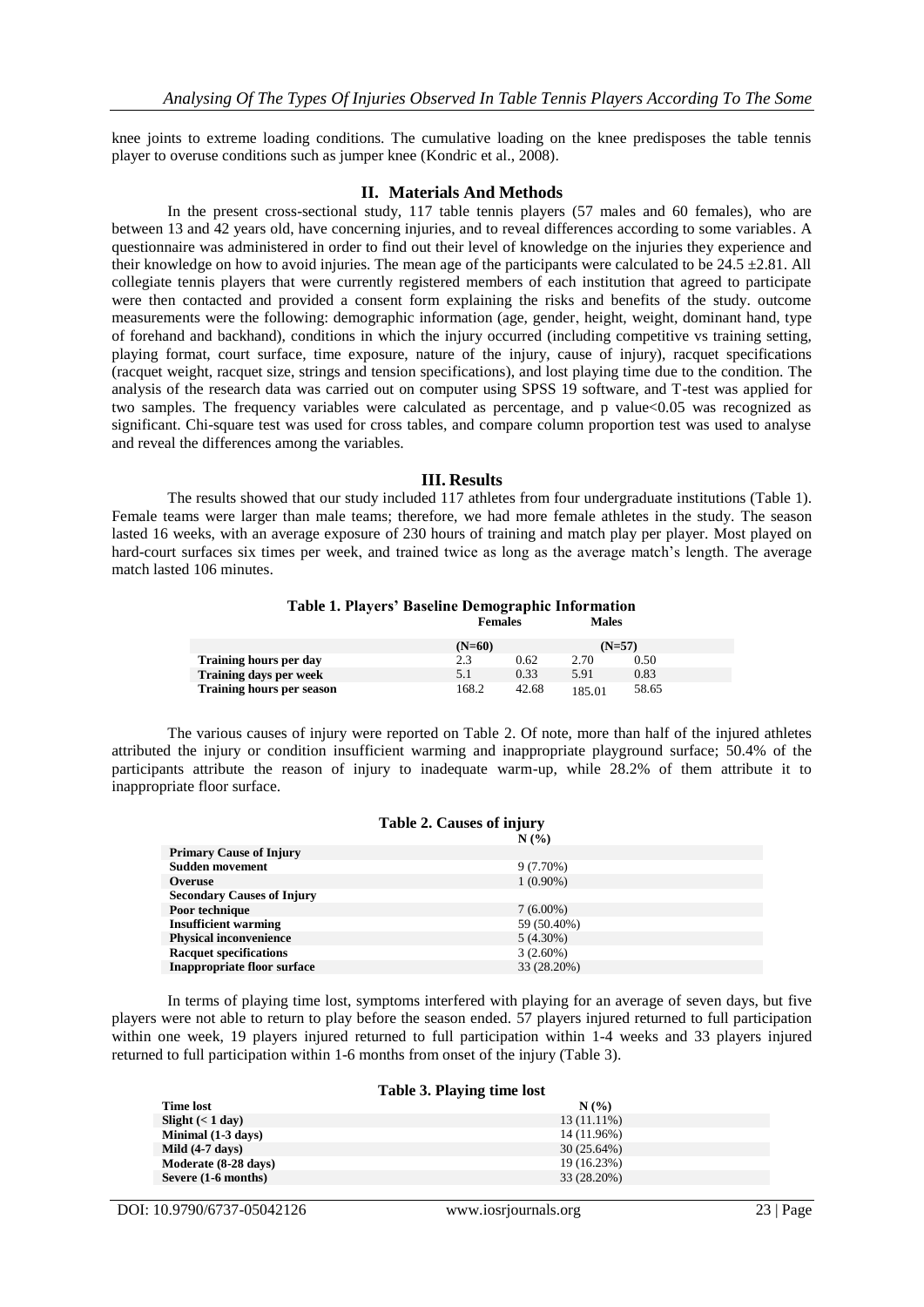| Long Term $(>6$ months)         | 5 (12.82%) |
|---------------------------------|------------|
| <b>Information not reported</b> | 3(2.56%)   |

The side of injury or condition, and body location males and females were reported in Table 3. The conditions were reported for males and females. By body region, upper extremity injuries had the highest incidence for both six. Respectively, an average of 21.52% and 44.73% of musculoskeletal conditions occurred in the lower extremities at males and females. The Arm, elbow, wrist, or hand had the highest prevalence of gradual-onset conditions. Both upper extremity injuries and lower extremity injuries were significantly more prevalent than trunk injuries both at males and females. Additionally, upper extremity injuries were more prevalent than lower extremity injuries. The most commonly injured location per individual body part was the shoulder or clavicle (29.23% of all injuries for males), Arm, elbow, wrist, or hand (24.61% of all injuries for males), knee (21.05% of all injuries for females) and Arm, elbow, wrist, or hand (21.05% of all injuries for males) (Table 3). Specifically looking at anatomical structures injured in each body part, the most commonly injured structures were joint or ligament (40% for males and 38.15% for females of all injuries) and muscle or tendon (43.07% for males and 40.78% for females of all injuries).

| Most severely injured area      | Males         | Females      |
|---------------------------------|---------------|--------------|
| <b>Head or neck</b>             | $2(3.07\%)$   | $9(11.84\%)$ |
| <b>Shoulder or clavicle</b>     | 19 (29.23%)   | 12 (15.78%)  |
| Arm, elbow, wrist, or hand      | $16(24.61\%)$ | 16(21.05%)   |
| <b>Trunk</b>                    | $2(3.07\%)$   | $5(10.52\%)$ |
| Hip, groin, or thigh            | 7(10.76%)     | 11 (14.47%)  |
| <b>Knee</b>                     | 14 (21.53%)   | 16(21.05%)   |
| Lower leg, ankle, or foot       | 5(7.69%)      | $7(9.21\%)$  |
| Most severely injured structure |               |              |
| <b>Bone</b>                     | 5(7.69%)      | 6(7.89%)     |
| Joint or ligament               | $26(40.00\%)$ | 29 (38.15%)  |
| <b>Muscle or tendon</b>         | 28 (43.07%)   | 31 (40.78%)  |
| <b>Nerve</b>                    | $3(4.61\%)$   | 6(7.89%)     |
| Don't know/not sure             | 3(4.61%)      | 4(5.26%)     |
|                                 |               |              |

Most of the work to date examining injuries associated with racquet sports has focused on acute injuries rather than chronic musculoskeletal conditions with evidence from these studies that table tennis players have a lower incidence of injury compared with racquet sports players (Kondric et al., 2008). These investigations also serve to highlight the need to examine each racquet sport on an individual basis in order to identify their characteristic injury patterns due to the unique features of each sport (Kondric et al., 2011). In terms of injury location, table tennis is distinguished by higher levels of shoulder injuries compared with either badminton or tennis with the knee joint accounting for between 5% of the total number of acute injuries experienced by table tennis players (Kondric et al., 2011).

With increasing participation rates at even younger ages, it is important to monitor injury rates among junior racquet sports players as well. Pluim et al. prospectively followed a cohort of 73 elite junior racquet sports players (ages 11-14 years) in the Dutch national high-performance program for 32 weeks (Pluim et al., 2016). Players averaged 9.1 h of practice and 2.2 h of match play per week. The authors found that a total of 187 health problems were reported by 67 of the players, with an average weekly prevalence of any health problem of 21.3%. Overuse injury was the most common health problem  $(47%)$ , followed by medical illness  $(36%)$ , the most common being respiratory tract and gastrointestinal infections,and acute injuries (13%).

Racquet sports is also unique from other sports in that there is a variety of playing surfaces ranging from hard court (acrylic), clay, grass, and artificial grass. Hard court has the highest coefficient of friction and lowest shock absorption, which makes sliding much more difficult, leading to shorter stopping distances and theoretically higher peak loads (Pluim et al., 2016). From the Davis Cup data, 75% of all injuries occurred on hard courts (Maquirriain & Baglione, 2016). Higher ball speeds on hard courts may also lead to higher forces applied on the upper extremities (Dines et al., 2015). Conversely, clay is considered a slower surface due to increased shock absorption and loss of ball speed. However, the lower coefficient of friction between the clay surface and the player means that sliding becomes an integral part of playing on clay, which might entail an entirely different set of stresses on the body (Dragoo & Braun, 2010). Unlike most sports, racquet sports is played on a variety of surfaces, including clay, grass, and acrylic (or hard) courts. Clay is considered a slow surface because there is more friction at the ball-surface interface, resulting in a larger loss of ball speed on contact with the court (Hutchinson et al., 1995). On hard courts, the faster speed of the ball subjects the upper extremity to more force. To date, however, there is little evidence linking surface with type or frequency of injury; however, Nigg and Yeardon (1987) have shown that muscles are sensitive to surface stiffness and that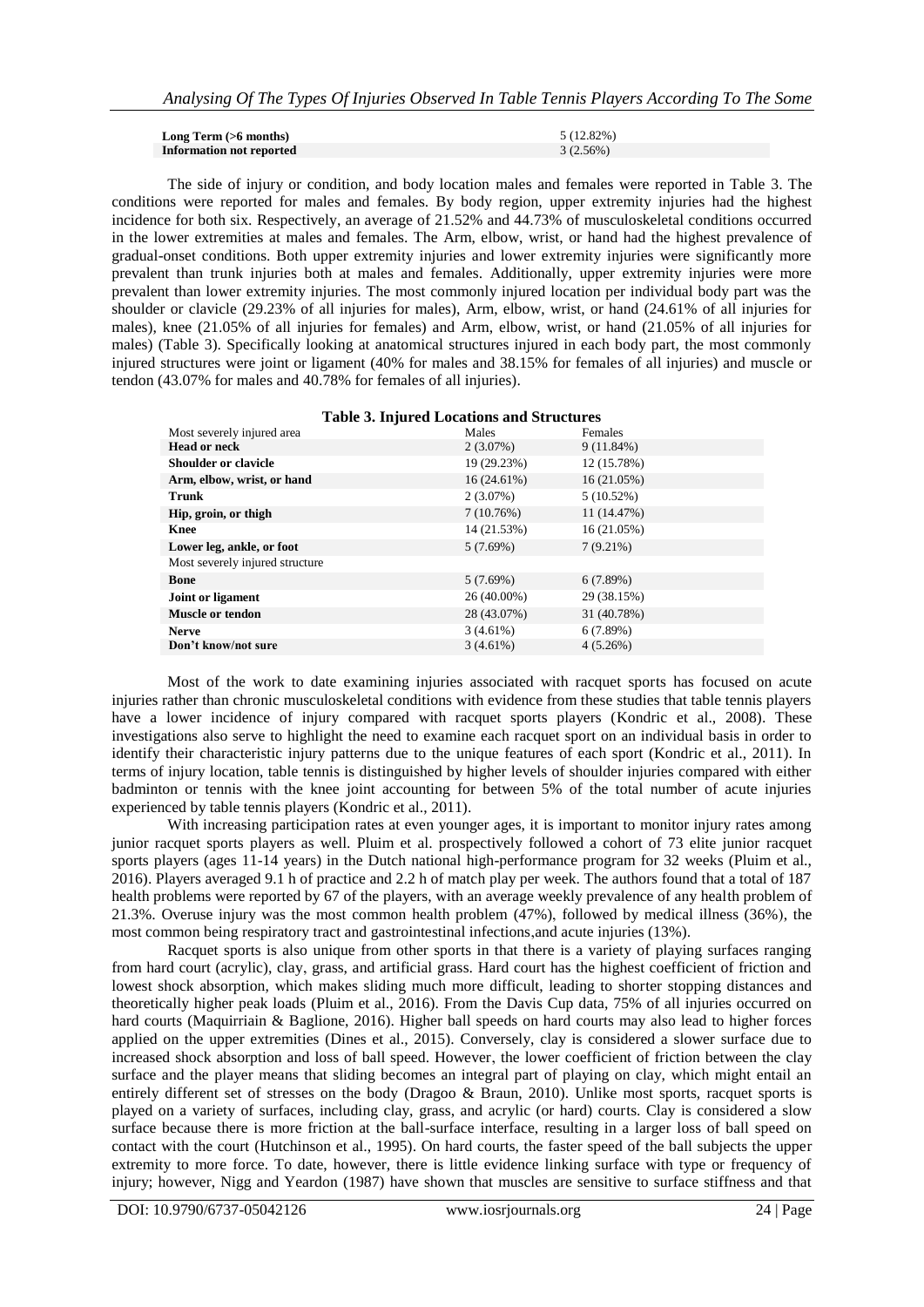frequently playing on different surfaces may be associated with injuries in the lower extremity (Safran et al,. 1999; Hutchinson et al., 1995; Nigg & Yeadon, 1987).

While racquet sports is an overall safe and low-risk sport, it is nevertheless associated with its own unique set of acute and chronic injuries. Within the last several years, there have been a number of longitudinal studies on the epidemiology of injuries among racquet sports players at various levels, ranging from junior racquet sports to major Grand Slam tournaments. Consistent with previous literature, acute injuries tend to occur in the lower extremities, while chronic overuse injuries more often affect the upper extremities and knee. Although direct comparisons of injury rates are difficult due to heterogeneity in injury incidence denominators, which include hours of play, games or sets played, and match exposures, elite levels of racquet sports appear to be associated with increased acute injury incidence compared to collegiate and junior racquet sports. However, when athletes are followed longitudinally, even junior racquet sports players are often afflicted with overuse musculoskeletal conditions.

The principal findings of our study are first, that there is a great variation in the reported incidence rate of racquet sports injuries; second, that most injuries occur in the upperextremities, followed by the lower extremities and then the trunk; third, that there are very few cohort studies available that estimate a measure of association between risk factors and occurrence of racquet sports injuries; and fourth, that there are no randomised controlled trials on preventative measures in racquet sports**.** The variation in the reported incidence rates of racquet sports injuries most probably reflects variation in injury definition**,** study design, populations under study, methods of data collection, and the duration of follow up or recall period.

Other possibilities for prevention include: education of players, parents, and coaches about racquet sports injuries, interval musculoskeletal screening of players to identify problem areas before injuries occur, and adjustment of equipment including shoes, racquets, strings, and balls as well as court surfaces. However, further research is needed to move from a stage of clinical expertise and speculation to real evidence based prevention of racquet sports injuries. Future studies are being conducted in a prospective manner in order to improve the quality of information and create a solid database. The clinical relevance of this study is, therefore, to present demographic information of major injuries in college sports, allowing proposing strategies for injury prevention and health promotion.

### **Acknowledgements**

This study was supported by Gazi University, Department of Physical Education and Sports science, Ankara, Turkey.

#### **Reference**

- [1]. Abrams, G. D., Renstrom, P. A., & Safran, M. R. (2012). Epidemiology of musculoskeletal injury in the tennis player. Br J Sports Med. bisports-2012.
- [2]. Brophy, R. H., Barnes, R., Rodeo, S. A., & Warren, R. F. (2007). Prevalence of musculoskeletal disorders at the NFL Combine- trends from 1987 to 2000. Medicine and science in sports and exercise, 39(1), 22-27.
- [3]. Colberg R, Aune K, Choi A, Fleisig G. Incidence and prevalence of musculoskeletal conditions in collegiate tennis athletes. J Med Sci Tennis. 2015;20(3):137–44.
- [4]. Correa-Mesa, J. F., & Correa-Morales, J. C. (2014). Prevalencia de lesiones musculoesqueléticas en jugadores de tenis de mesa. Revista Ciencias Biomédicas, 5(1).
- [5]. Dines, J. S., Bedi, A., Williams, P. N., Dodson, C. C., Ellenbecker, T. S., Altchek, D. W., ... & Dines, D. M. (2015). Tennis injuries: epidemiology, pathophysiology, and treatment. JAAOS-Journal of the American Academy of Orthopaedic Surgeons, 23(3), 181- 189.
- [6]. Dragoo, J. L., & Braun, H. J. (2010). The effect of playing surface on injury rate. Sports Medicine, 40(11), 981-990.
- [7]. Elliott B. Biomechanics and tennis. Br J Sports Med. 2006;40(5): 392–6[. https://doi.org/10.1136/bjsm.2005.023150.](https://doi.org/10.1136/bjsm.2005.023150)
- Finch C, Valuri G, Ozanne-Smith J. Sport and active recreation injuries in Australia: evidence from emergency department presentations. Br J Sports Med 1998;32:220–5.
- [9]. Fu, M. C., Ellenbecker, T. S., Renstrom, P. A., Windler, G. S., & Dines, D. M. (2018). Epidemiology of injuries in tennis players. Current reviews in musculoskeletal medicine, 11(1), 1-5.
- [10]. Gescheit DT, Cormack SJ, Duffield R, Kovalchik S, Wood TO, Omizzolo M, et al. Injury epidemiology of tennis players at the 2011-2016 Australian Open Grand Slam. British journal of sports medicine. 2017 07. Describes the epidemiology of all in-event injuries requiring treatment at the Australian Open from 2011–2016.
- [11]. Hutchinson, M. R., Laprade, R. F., Burnett, Q. M., Moss, R., & Terpstra, J. (1995). Injury surveillance at the USTA Boys' Tennis Championships: a 6-yr study. Medicine and science in sports and exercise, 27(6), 826-831.
- [12]. Kondrič, M., Matković, B., Furjan-Mandić, G., Hadžić, V., & Dervišević, E. (2011). Injuries in racket sports among Slovenian players. Collegium antropologicum, 35(2), 413-417.
- [13]. Kondricˇ, M., Furjan-Mandic, G., Petrinovic-Zekan, L., & Ciliga, D. (2008). 16 Comparison of injuries between Slovenian table tennis and badminton players. Science and Racket Sports IV, 112.
- [14]. Kovacs MS: Applied physiology of tennis performance. Br J Sports Med 2006; 40(5): 381-385, discussion 386 .
- [15]. Maquirriain, J., & Baglione, R. (2016). Epidemiology of tennis injuries: an eight-year review of Davis Cup retirements. European journal of sport science, 16(2), 266-270.
- [16]. Matheus, J. P. C., Milani, J. G. P. O., Gomide, L. B., Volpon, J. B., & Shimano, A. C. (2008). Análise biomecânica dos efeitos da crioterapia no tratamento da lesão muscular aguda. Revista Brasileira de Medicina do Esporte, 14(4), 372-375.
- [17]. Nigg, B. M., & Yeadon, M. R. (1987). Biomechanical aspects of playing surfaces. Journal of sports sciences, 5(2), 117-145.